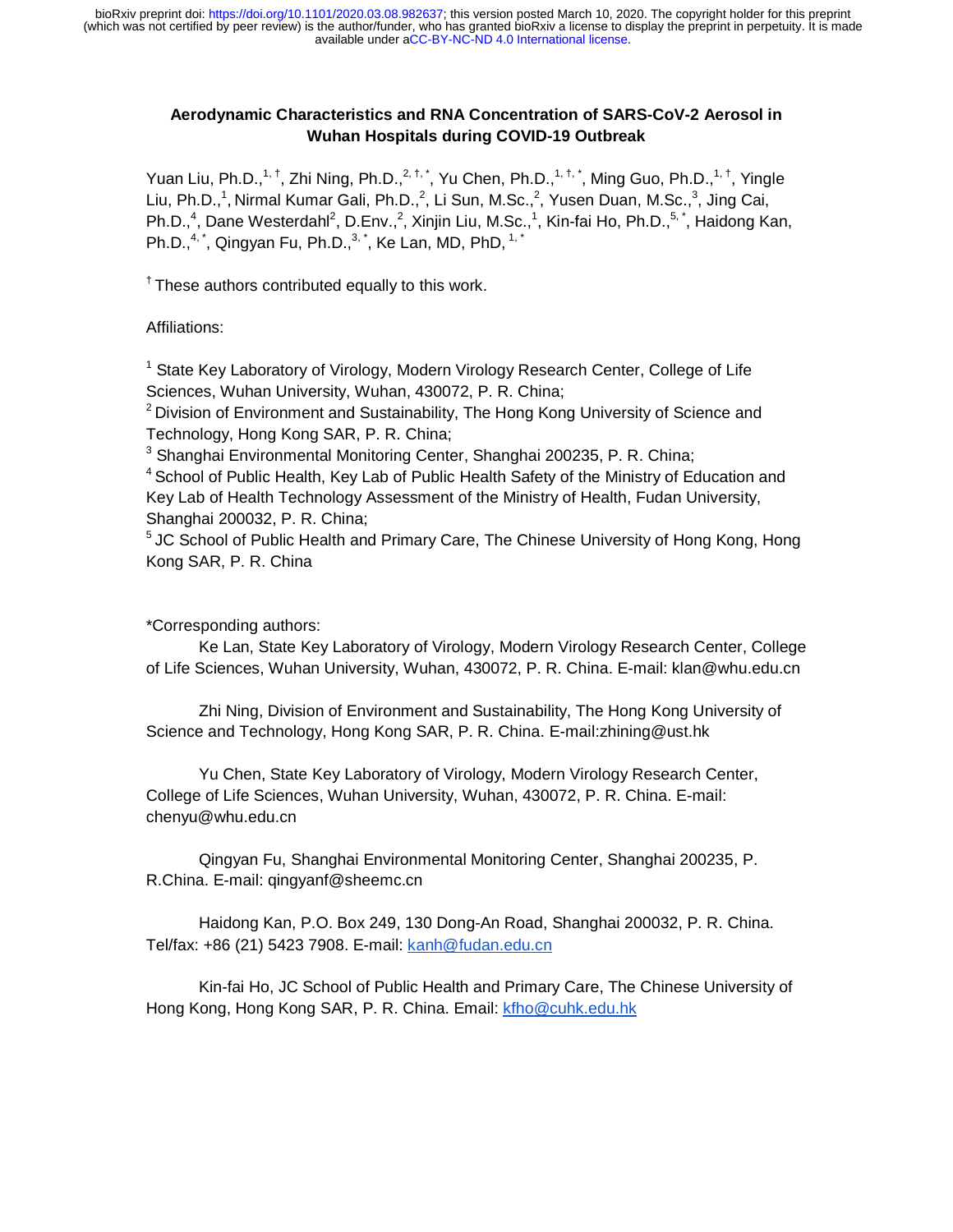# Abstract

**Background:** The ongoing outbreak of COVID-19 has spread rapidly and sparked global concern. While the transmission of SARS-CoV-2 through human respiratory droplets and contact with infected persons is clear, the aerosol transmission of SARS-CoV-2 has been little studied.

**Methods:** Thirty-five aerosol samples of three different types (total suspended particle, size segregated and deposition aerosol) were collected in Patient Areas (PAA) and Medical Staff Areas (MSA) of Renmin Hospital of Wuhan University (Renmin) and Wuchang Fangcang Field Hospital (Fangcang), and Public Areas (PUA) in Wuhan, China during COVID-19 outbreak. A robust droplet digital polymerase chain reaction (ddPCR) method was employed to quantitate the viral SARS-CoV-2 RNA genome and determine aerosol RNA concentration.

**Results:** The ICU, CCU and general patient rooms inside Renmin, patient hall inside Fangcang had undetectable or low airborne SARS-CoV-2 concentration but deposition samples inside ICU and air sample in Fangcang patient toilet tested positive. The airborne SARS-CoV-2 in Fangcang MSA had bimodal distribution with higher concentration than those in Renmin during the outbreak but turned negative after patients number reduced and rigorous sanitization implemented. PUA had undetectable airborne SARS-CoV-2 concentration but obviously increased with accumulating crowd flow.

**Conclusions:** Room ventilation, open space, proper use and disinfection of toilet can effectively limit aerosol transmission of SARS-CoV-2. Gathering of crowds with asymptomatic carriers is a potential source of airborne SARS-CoV-2. The virus aerosol deposition on protective apparel or floor surface and their subsequent resuspension is a potential transmission pathway and effective sanitization is critical in minimizing aerosol transmission of SARS-CoV-2.

# **Background**

Circulating in China and 94 other countries and territories, the COVID-19 epidemic has resulted in 103,168 confirmed cases including 22,355 outside mainland China, with 3,507 deaths reported (March 7, 2020). Due to its increasing threat to global health, WHO has declared that the COVID-19 epidemic was a global public health emergency. The causative pathogen of the COVID-19 outbreak has been identified as a highly infectious novel coronavirus which is referred to as the Severe Acute Respiratory Syndrome Coronavirus 2 (SARS-CoV-2).<sup>1-3</sup>

The transmission of SARS-CoV-2 in humans is thought to be via at least 3 sources: 1) inhalation of liquid droplets produced by and/or 2) close contact with infected persons and 3) contact with surfaces contaminated with SARS-CoV-2.<sup>4</sup> Moreover, aerosol transmission of pathogens has been shown in confined spaces.<sup>5,6</sup> There are many respiratory diseases spread by the airborne route such as tuberculosis, measles and chickenpox.<sup>7,8</sup> A retrospective cohort study conducted after the SARS epidemic in Hong Kong in 2003 suggested that airborne spread may have played an important role in the transmission of that disease.<sup>9</sup> At present, there is little information on the characteristics of airborne SARS-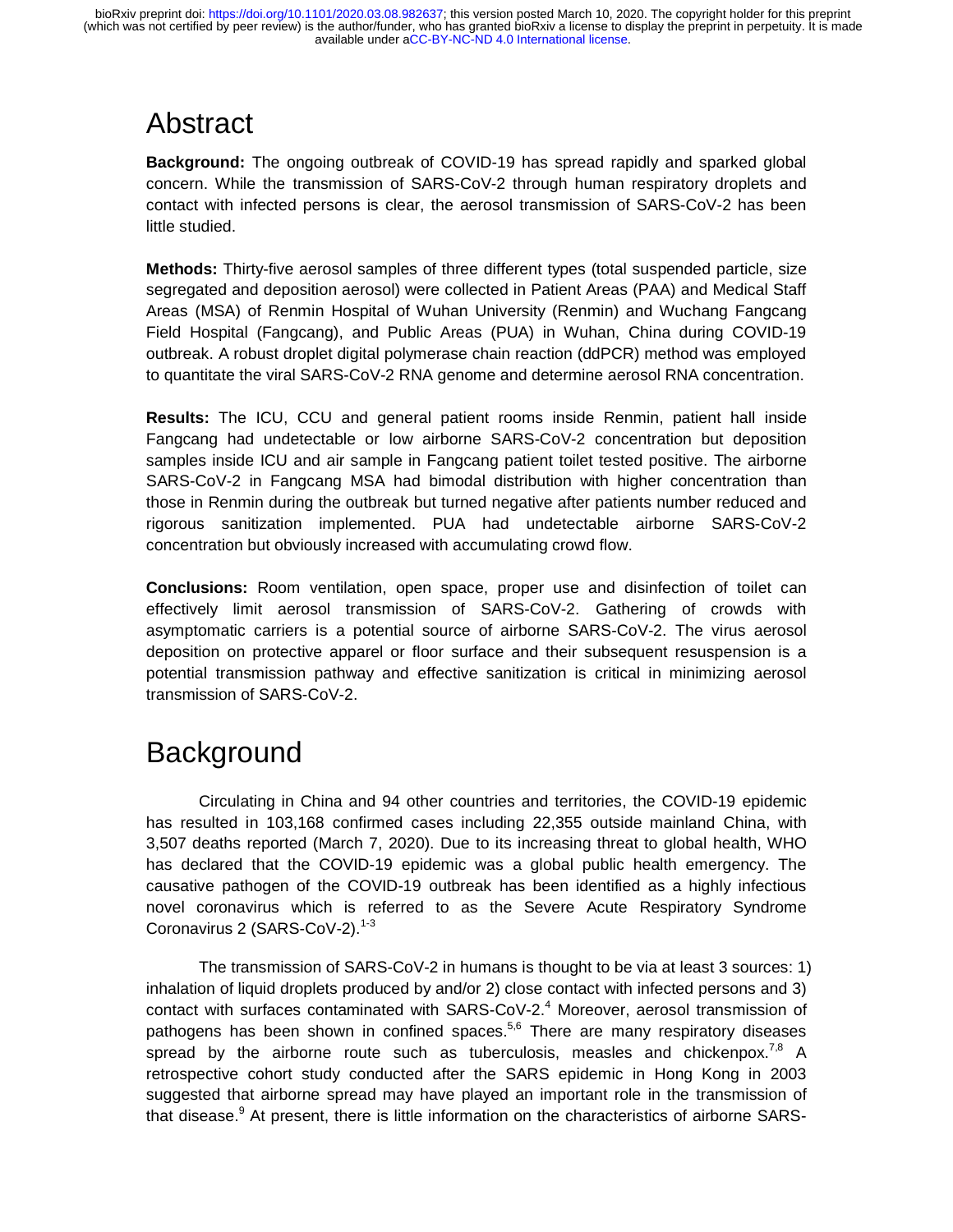CoV-2 containing aerosols, their concentration patterns and behaviour during airborne transmission due to the difficulties in sampling virus-laden aerosols and challenges in their quantification at low concentration. Such a lack of understanding limits effective risk assessment, prevention and control of COVID-19 disease outbreaks. This study on airborne SARS-CoV-2 was conducted in different areas inside two hospitals and public areas in Wuhan, China, the epicenter city during the initial disease outbreak. We aimed to 1) quantify the concentrations of airborne SARS-CoV-2 both inside the hospitals and in outdoor public areas, 2) evaluate the aerodynamic size distributions of SARS-CoV-2 aerosols that may mediate its airborne transmission, and 3) determine the dry deposition rate of the airborne SARS-CoV-2 in a patient ward room.

# **Methods**

### 1. Study design

This study is an experimental investigation on the concentration and aerodynamic characteristics of airborne SARS-CoV-2 aerosol in different areas of two hospitals: the Renmin Hospital of Wuhan University, designated for treatment of severe symptom COVID-19 patient during the disease outbreak and the Wuchang Fangcang Field Hospital, one of the first temporary hospitals which was renovated from an indoor sports stadium to quarantine and treat mildly symptom patients, and outdoor public areas in Wuhan during the coronavirus outbreak. We further classified the sampling locations into three categories according to their accessibility by different groups: 1) Patient Areas (PAA), where the COVID-19 patients have physical presence. These include the Intensive Care Units (ICU), Coronary Care Units (CCU) and ward rooms inside Renmin Hospital, a toilet and staff workstations inside Fangcang Hospital; 2) Medical Staff Areas (MSA), the workplaces in the two hospitals exclusively accessed by the medical staff who had direct contact with the patients and 3) Public Areas (PUA), which were venues open for the general public. The description and characteristics of sampling sites are shown in Table S1.

Three types of aerosol samples were collected: 1) Aerosol samples of total suspended particles (TSP) with no upper size limit to quantify RNA concentration of SARS-CoV-2 aerosol; 2) Aerodynamic size segregated aerosol samples to determine the size distribution of airborne SARS-CoV-2; 3) Aerosol deposition samples to determine the deposition rate of airborne SARS-CoV-2.

### 2. Sample collection

The sampling was conducted between February 17 and March 2, 2020 in the locations by two batches as shown in Table 1. All aerosol samples were collected on presterilized gelatin filters (Sartorius, Germany). Total of 30 TSP aerosol samples were collected on 25 mm diameter filters loaded into styrene filter cassettes (SKC Inc, US) and sampled air at a fixed flow rate of 5.0 litre per minute (LPM) using a portable pump (APEX2, Casella, US). Total of 3 size segregated aerosol samples were collected using a miniature cascade impactor (Sioutas impactor, SKC Inc., US) that separate aerosol into five ranges (> 2.5  $\mu$ m, 1.0 to 2.5  $\mu$ m, 0.50 to 1.0  $\mu$ m and 0.25 to 0.50  $\mu$ m on 25 mm filter substrates, and 0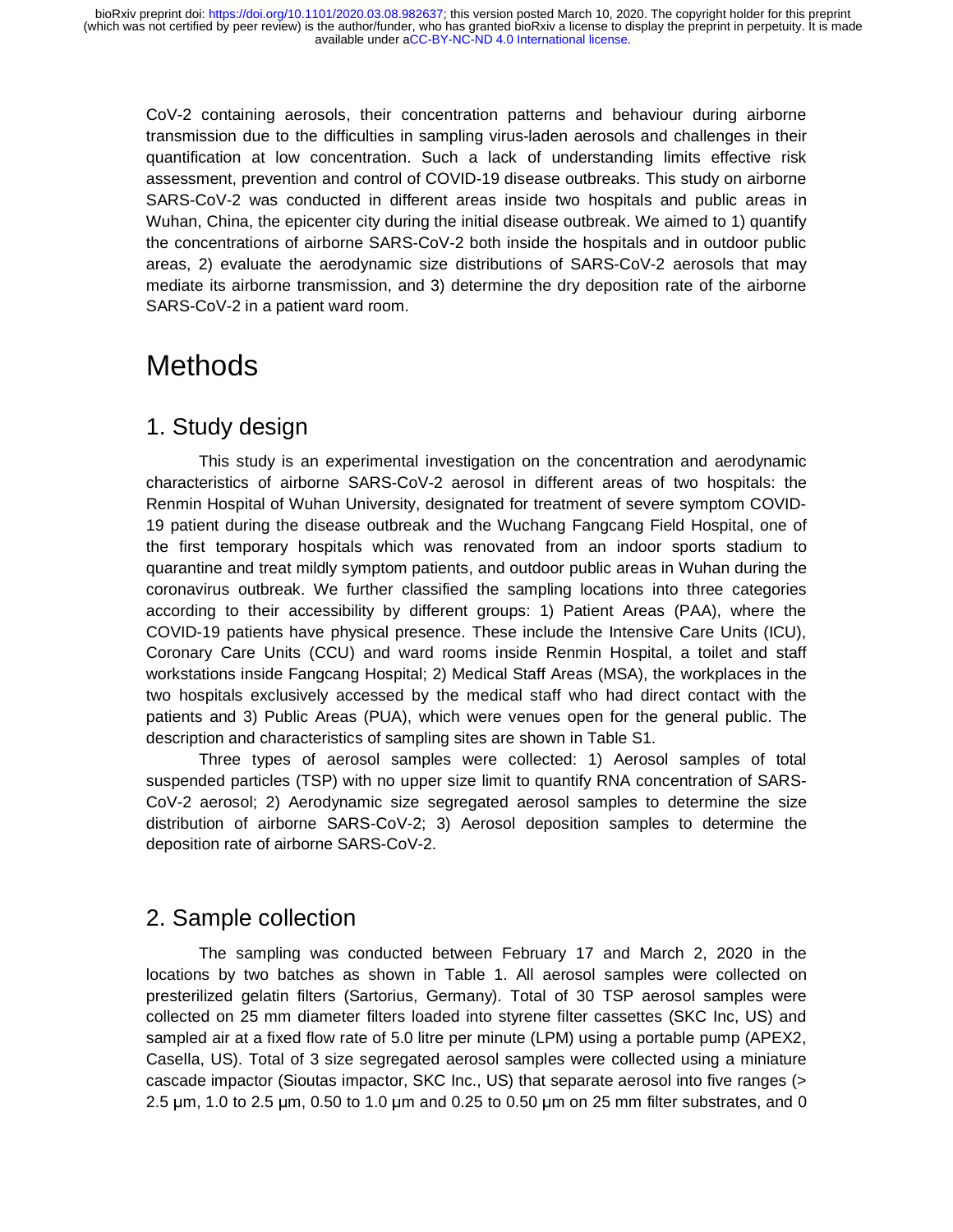to 0.25 μm on 37 mm filters) at a flow rate of 9.0 LPM. Total of 2 aerosol deposition samples were collected using 80 mm diameter filters packed into a holder with an effective deposition area of 43.0 cm<sup>2</sup> and the filters were placed on the floor in two corners of Renmin Hospital ICU room intact for 7 days. Sampling durations and operation periods are detailed in Table S1. Prior to the field sampling, the integrity and robustness of experiment protocol was examined in the laboratory and described in Supplementary Appendix (Table S2).

### 3. Analytical method and data analysis

After aerosol sample collection, all samples were handled immediately in the BSL-2 laboratory of Wuhan University. The 25, 37mm and 80 mm filter samples were dissolved in deionized water, then TRIzol LS Reagent (Invitrogen) was added to inactivate SARS-CoV-2 viruses and extract RNA according to the manufacturer's instruction. First strand cDNA was synthesized using PrimeScript RT kit (TakaRa). Optimized ddPCR was used to detect the presence of SARS-CoV-2 viruses following our previous study.<sup>10</sup> Analysis of the ddPCR data was performed with QuantaSoft software (Bio-Rad). The concentration reported by the procedure equals copies of template per microliter of the final 1x ddPCR reaction, which was normalized to copies  $m<sup>3</sup>$  in all the results, and hence the virus or viral RNA concentration in aerosol is expressed in copies  $m<sup>3</sup>$  hereafter. A detailed protocol is provided in Supplementary Appendix.

## **Results**

### 1. Airborne SARS-CoV-2 concentrations

The airborne SARS-CoV-2 concentrations in different categorized sites are shown in Table 1. The ICU, CCU and ward room in PAA of Renmin Hospital had negative test results. Fangcang Hospital workstations in different zones had low concentrations (1-9 copies  $m^{-3}$ ) of SARS-CoV-2 aerosol. The highest concentration in PAA of two hospitals was observed inside the patient mobile toilet room (19 copies  $m<sup>3</sup>$ ). In MSAs, the two sampling sites in Renmin Hospital had low concentration of 6 copies  $m<sup>-3</sup>$ , while the sites in Fangcang Hospital in general had higher concentrations. Particularly, the Protective Apparel Removal Rooms (PARRs) in three different zones inside Fangcang Hospital are among the upper range of airborne SARS-CoV-2 concentration from 18 to 42 copies  $m<sup>3</sup>$  in the first batch of sampling. During the second batch of sampling, the two TSP samples in the PARRs had negative test results with reduced number of medical staff and more rigorous sanitization processes in Fangcang. In PUA, SARS-CoV-2 aerosol concentrations were below 3 copies  $m<sup>3</sup>$ , except for two occasions: one crowd gathering site near the entrance of a department store with frequent customer flow and one outdoor site next to Renmin Hospital with outpatients and passengers passing by.

## 2. Size distribution of SARS-CoV-2 aerosol

Figure 1 shows the SARS-CoV-2 aerosol concentrations in different aerodynamic size bins collected from PARRs in Zone B and C, and Medical Staff's Office in Fangcang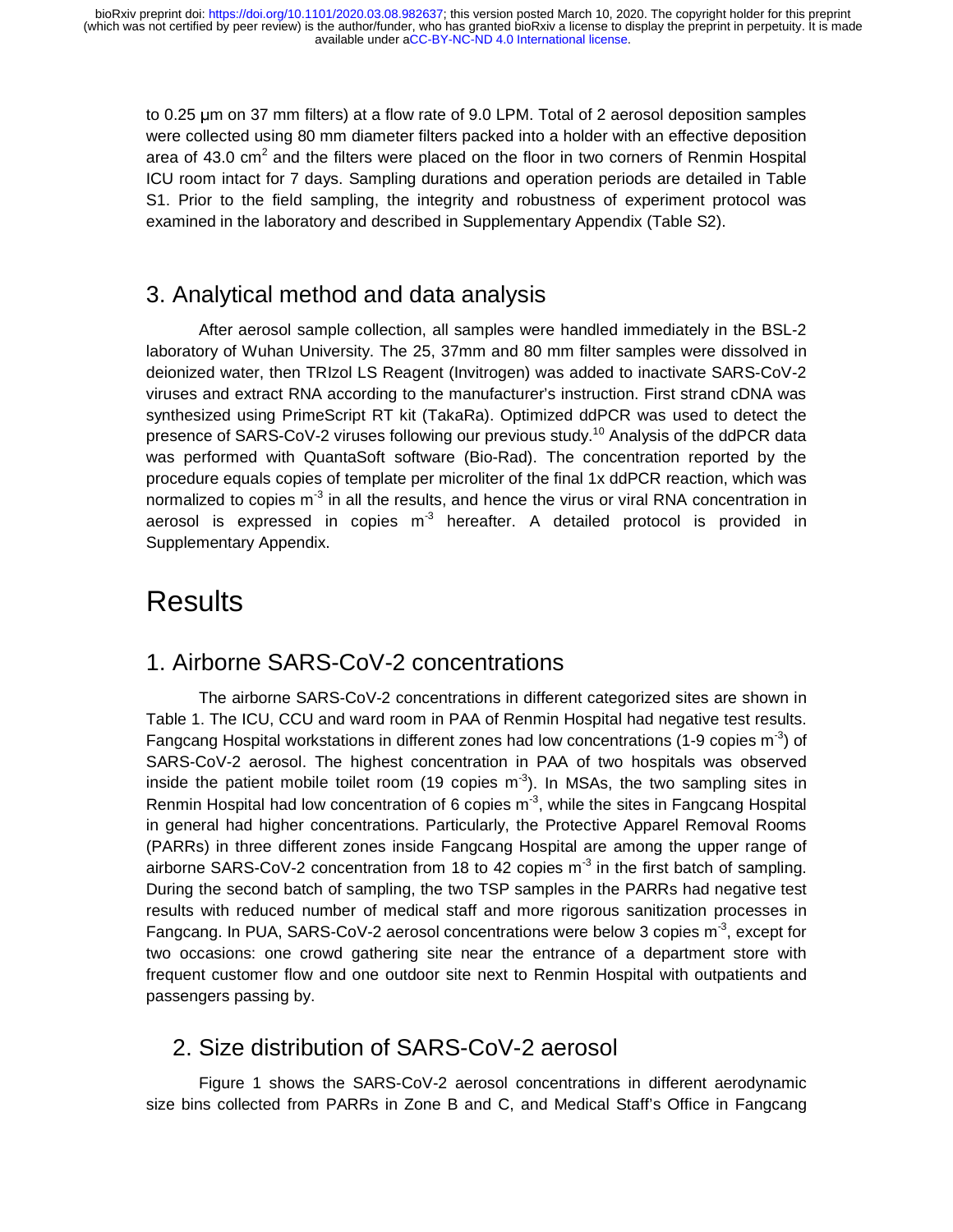Hospital. The peak concentration of SARS-CoV-2 aerosols appears in two distinct size ranges, one in the submicron region with aerodynamic diameter dominant between 0.25 to 1.0 µm, and the other peak in supermicron region with diameter larger than 2.5 µm. The submicron region was dominantly noted in PARRs in Zone B and C of Fangcang Hospital (Figure 1a and 1b) with peak concentration of 40 and 9 copies  $m<sup>-3</sup>$  in 0.25 to 0.5 µm and 0.5 to 1.0 µm, respectively. Whereas the supermicron region was observed in Fangcang Hospital Zone C PARR and Medical Staff's Office (Figure 1b and 1c) with 7 and 9 copies  $m<sup>3</sup>$ . The two concentration peaks in sub- and supermicron ranges have independent existence in SARS-CoV-2 aerosols and they do not necessarily co-exist indicating possible different formation mechanisms.



Figure 1 Concentration of airborne SARS-CoV-2 RNA in different aerosol size bins

## 3. Deposition rate of SARS-CoV-2 aerosol

The aerosol deposition sample collected from the Renmin Hospital ICU room had raw counts of SARS-CoV-2 RNA significantly above the detection limit as shown in Table S1, although the TSP aerosol sample concentration inside this ICU room was below detection limit during the 3 hour sampling period. The much longer integration time of 7 days for the deposition sample has contributed to the accumulation of virus sediment. The area normalized deposition rate inside the ICU room is calculated to be 31 and 113 copies  $m<sup>2</sup>$  hour<sup>-1</sup>. The sample with the higher deposition rate was placed in the hindrance-free corner of the room, approximately 3 meters from the patient's bed. The other sample recorded lower virus copies and it was placed in another corner with medical equipment above, and approximately 2 meters from the patient's bed. This may have blocked the path of virus aerosol sediment.

# **Discussion**

Generally undetectable or very low concentrations of airborne SARS-CoV-2 were found in most PAA inside the two hospitals in Wuhan. The negative pressure ventilation and high air exchange rate inside ICU, CCU and ward room of Renmin Hospital are effective in minimizing airborne SARS-CoV-2. Fangcang Hospital hosted over 200 mild symptom patients in each zone during the peak of the COVID-19 outbreak. However, the SARS-CoV-2 aerosol concentrations inside the patient hall were very low during the two batches of sampling periods, showing the protective and preventive measures taken in Fangcang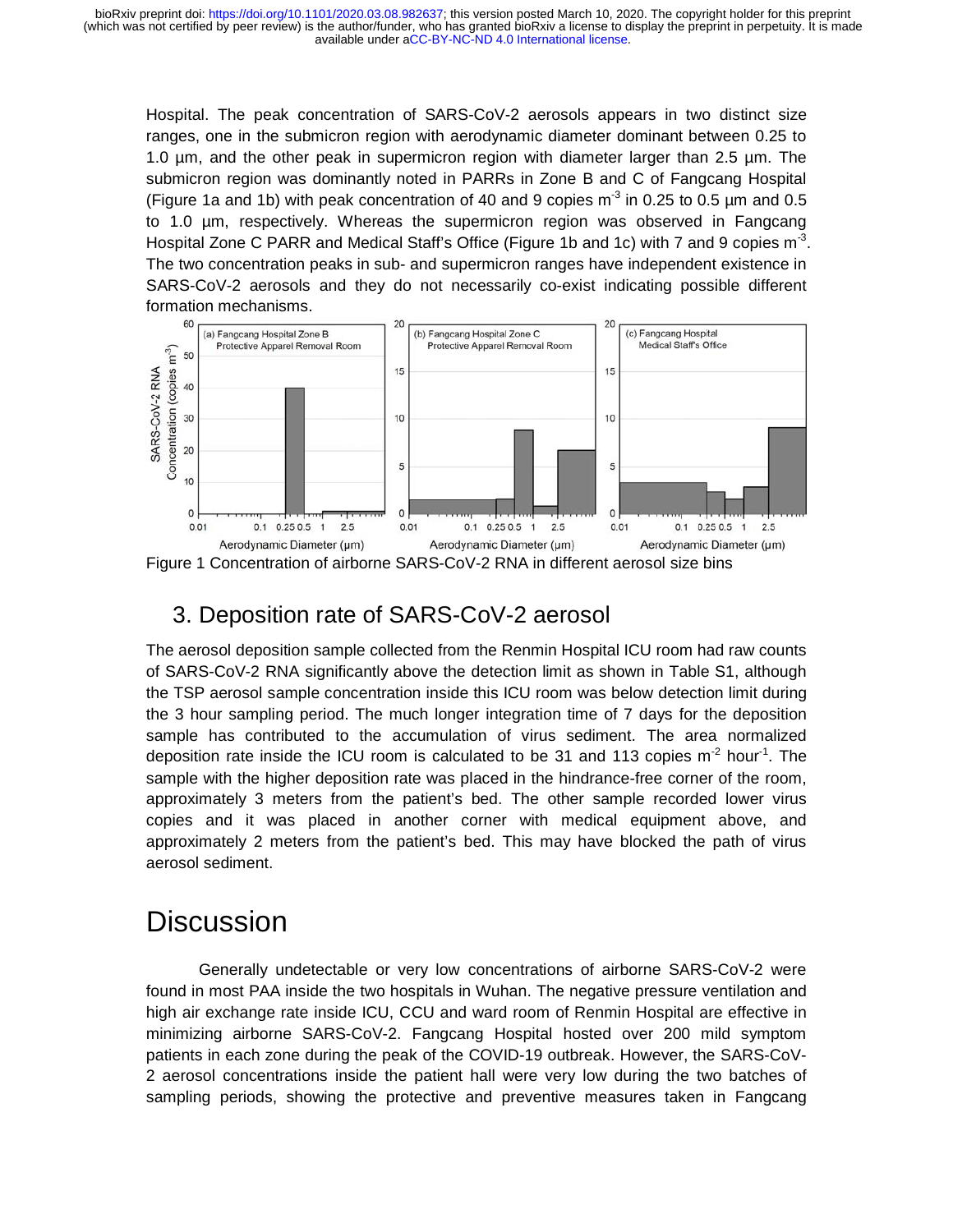Hospital are effective in hindering the aerosol transmission and reducing the potential infection risks of the medical staff. Inside the Renmin Hospital ICU rooms, the two aerosol deposition samples tested positive with an estimated deposition rate of 31 and 113 copies m- $2$  hr<sup>-1</sup>. The deposited virus may come from respiratory droplet or virus-laden aerosol transmission. Our findings add support to a hypothesis that virus-laden aerosol deposition may play a role in surface contamination and subsequent contact by susceptible people resulting in human infection.

This study also recorded an elevated airborne SARS-CoV-2 concentration inside the patient mobile toilet of Fangcang Hospital. This may come from either the patient's breath or the aerosolization of the virus-laden aerosol from patient's faeces or urine during use. Ong et al. has found the wipe samples from room surfaces of toilets used by SARS-CoV-2 patients tested positive.<sup>11</sup> Our finding has confirmed the aerosol transmission as an important pathway for surface contamination. We call for extra care and attention on the proper design, use and disinfection of the toilets in hospitals and in communities to minimize the potential source of the virus-laden aerosol.

MSAs in general have higher concentration of SARS-CoV-2 aerosol with biomodal size distributions compared to PAA in both hospitals during the first batch of sampling in the peak of COVID-19 outbreak. For Renmin Hospital sampling sites, the air circulation in MSA by design is isolated from that of the patient rooms. While for Fangcang Hospital, the nonventilated temporary PARR has limited air penetration from the patient hall where the SARS-CoV-2 aerosol concentration was generally low. We believe one direct source of the high SARS-CoV-2 aerosol concentration may be the resuspension of virus-laden aerosol from the surface of medical staff protective apparel while they are being removed. These resuspended virus-laden aerosol originally may come from the direct deposition of respiratory droplets or virus-laden aerosol onto the protective apparel while medical staff having long working hours inside PAA, as shown from the SARS-CoV-2 deposition results in ICU room. Another possible source is the resuspension of floor dust aerosol containing virus that were transferred from PAA to MSA. The two virus-laden aerosol sources also appear to correspond to the sub- and supermicron peaks found in size-segregated samples. We hypothesize the submicron aerosol may come from the resuspension of virus-laden aerosol from staff apparel due to its higher mobility while the supermicron virus-laden aerosol may come from the resuspension of dust particles from the floors or other hard surfaces. The findings suggest virus-laden aerosols could first deposit on the surface of medical staff protective apparel and the floors in patient areas and are then resuspended by the movements of medical staff. The second batch of TSP samples taken in Fangcang MSAs all tested negative with reduced number of patients from > 200 to 100 per zone and implementation of more rigorous and thorough sanitization measures in Fangcang. The comparison of the two batches of samples showed the effectiveness and importance of sanitization in reducing the airborne SARS-CoV-2 in high risk areas.

In PUA outside the hospitals, we found the majority of the sites have undetectable or very low concentrations of SARS-CoV-2 aerosol, except for one crowd gathering site about 1 meter to the entrance of a department store with customers frequently passing through, and the other site next to Renmin Hospital where the outpatients and passengers passed by. It is possible that asymptomatic carriers of COVID-19 in the crowd may have contributed as the source of virus-laden aerosol during the sampling period.<sup>12,13</sup> The results showed overall low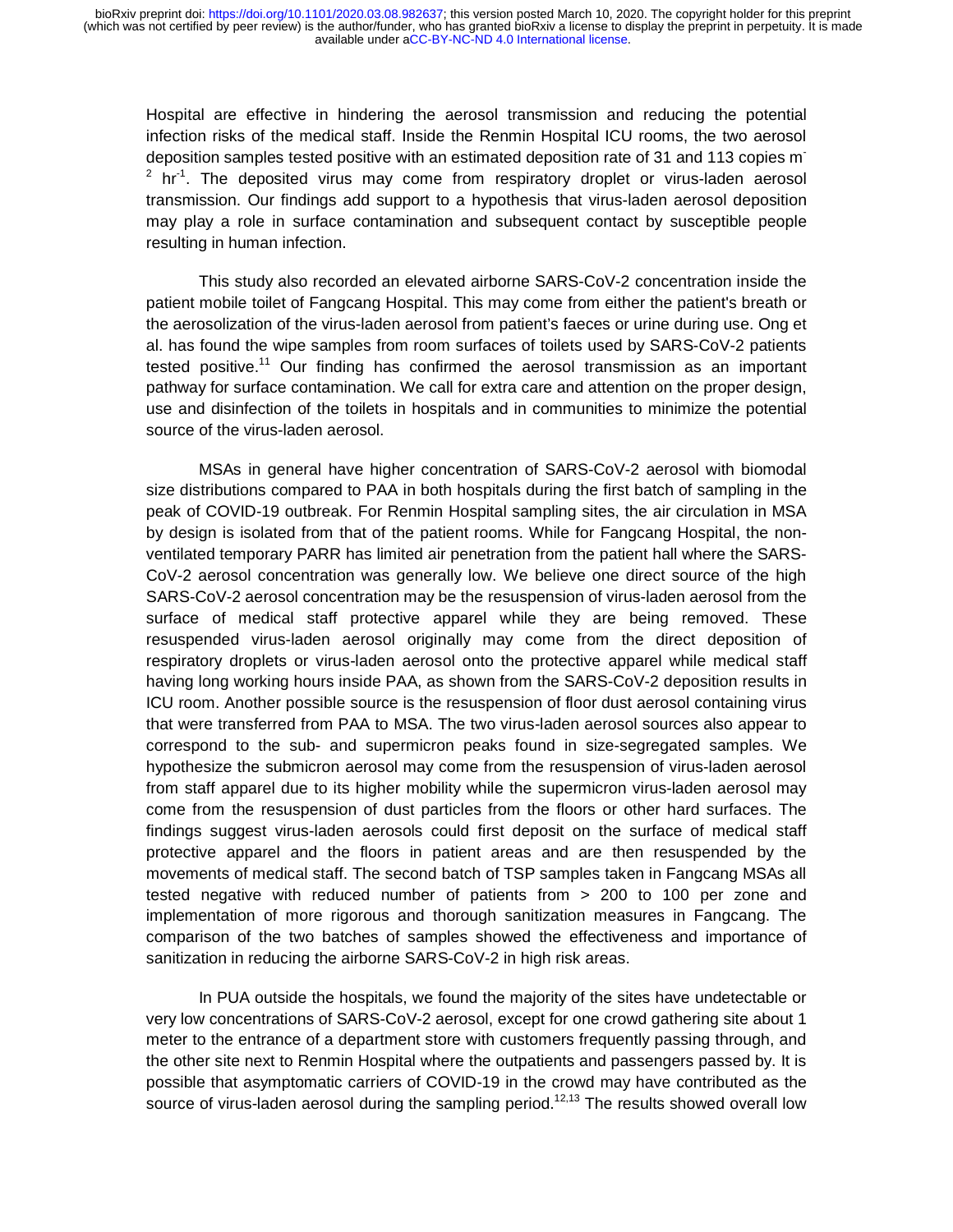risks in the public venues but do reinforce the importance of avoiding crowded gatherings and implementing early identification and diagnosis of asymptomatic carriers for early quarantine or treatment. Personal protection equipment such as wearing masks in public places or while in transit may reduce aerosol exposure and transmission.

The results from this study provide the first field report on the characteristics of airborne SARS-CoV-2 in Wuhan with important implications for the public health prevention and medical staff protection. We call for particular attentions on 1) the proper use and cleaning of toilets (e.g. ventilation and sterilization), as a potential spread source of coronavirus with relatively high risk caused by aerosolization of virus and contamination of surfaces after use; 2) for the general public, the proper use of personal protection measures, such as wearing masks and avoiding busy crowds; 3) the effective sanitization of the high risk area and the use of high level protection masks for medical staff with direct contact with the COVID-19 patients or with long stay in high risk area; 4) the renovation of large stadiums as field hospitals with nature ventilation and protective measures is an effective approach to quarantine and treat mild symptom patients so as to reduce the COVID-19 transmission among the public; 5) the virus may be resuspended from the contaminated protective apparel surface to the air while taking off and from the floor surface with the movement of medical staff. Thus, surface sanitization of the apparel before they are taken off may also help reduce the infection risk for medical staff.

# Acknowledgement

This study was supported by Special Fund for COVID-19 Research of Wuhan University. We are grateful to Taikang Insurance Group Co., Ltd, Beijing Taikang Yicai Foundation, Renmin Hospital and Wuchang Fangcang Hospital for their great support to this work. We would like to thank Prof. Hongmei Xu from Xi'an Jiaotong University, Qingdao Laoying Environmental Technology Co., Ltd, Beijing Top Science Co.,Ltd, Shanghai Leon Scientific Instrument Co.,Ltd, Shanghai Eureka Environmental Protection Hi-tech. Ltd, Sapiens Environmental Technology Co., Ltd for their support in providing the sampling devices and technical support in this study. The authors also thank Cuiping Wang, Qingli Zhang, Guoping Liang, Zhao Song for their assistance in filter sample preparation and logistics support.

# Reference

1. Coronaviridae Study Group of the International Committee on Taxonomy of V. The species Severe acute respiratory syndrome-related coronavirus: classifying 2019-nCoV and naming it SARS-CoV-2. Nat Microbiol 2020.

2. Chen L, Liu W, Zhang Q, et al. RNA based mNGS approach identifies a novel human coronavirus from two individual pneumonia cases in 2019 Wuhan outbreak. Emerg Microbes Infect 2020;9:313-9.

3. Zhou P, Yang XL, Wang XG, et al. A pneumonia outbreak associated with a new coronavirus of probable bat origin. Nature 2020.

4. How COVID-19 spreads. CDC, 2020. at https://www.cdc.gov/coronavirus/2019ncov/about/transmission.html.)

5. How COVID-19 is spread. 2020. at https://www.the-scientist.com/news-opinion/howcovid-19-is-spread-67143.)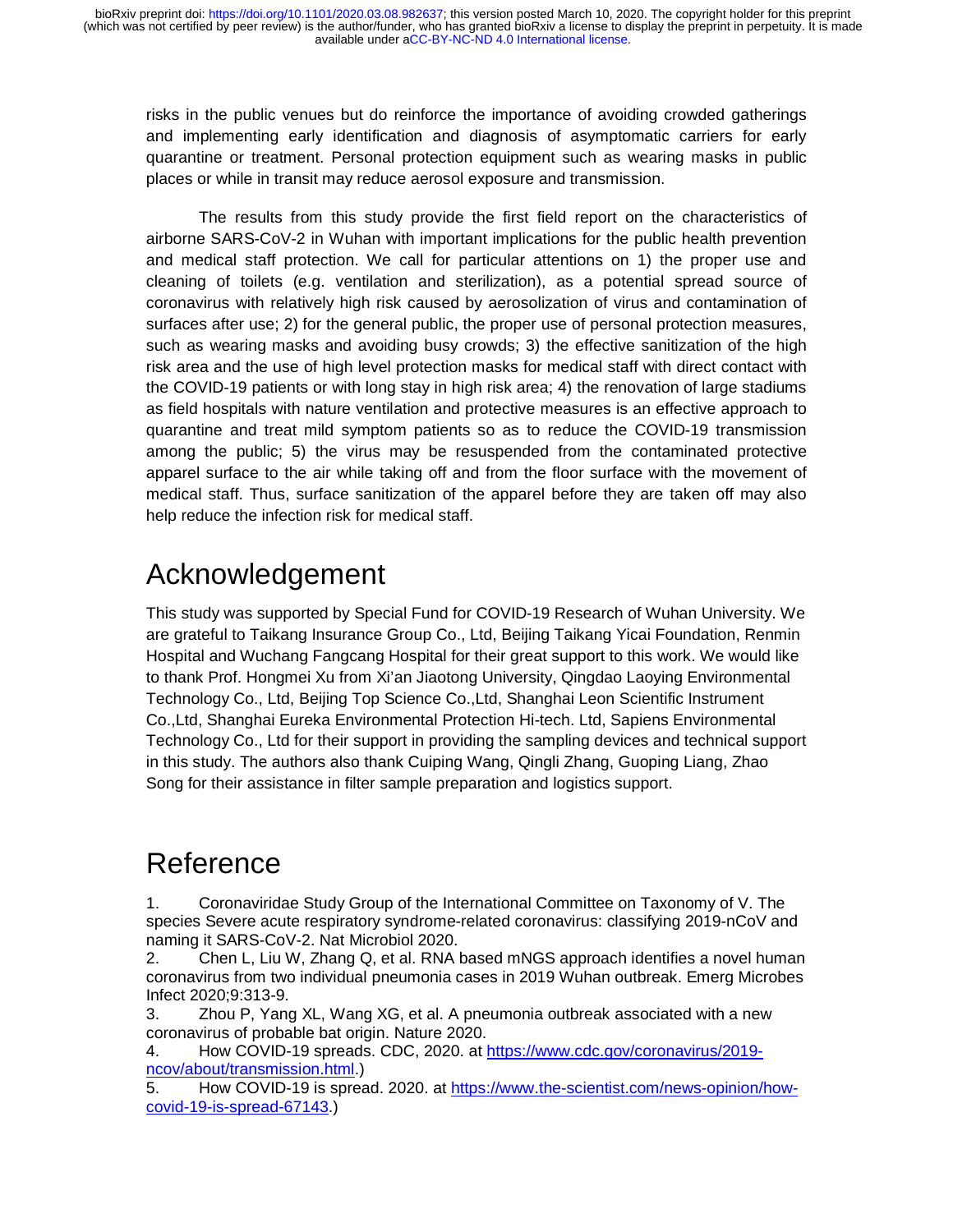available under [aCC-BY-NC-ND 4.0 International license.](http://creativecommons.org/licenses/by-nc-nd/4.0/) (which was not certified by peer review) is the author/funder, who has granted bioRxiv a license to display the preprint in perpetuity. It is made bioRxiv preprint doi: [https://doi.org/10.1101/2020.03.08.982637;](https://doi.org/10.1101/2020.03.08.982637) this version posted March 10, 2020. The copyright holder for this preprint

6. Report of the WHO-China Joint Mission on Coronavirus Disease 2019 (COVID-19) World Health Organization, 2020. at https://www.who.int/docs/default-

source/coronaviruse/who-china-joint-mission-on-covid-19-final-report.pdf.)<br>7. Leclair JM, Zaia JA, Levin MJ, Congdon RG, Goldmann DA. Airbor Leclair JM, Zaia JA, Levin MJ, Congdon RG, Goldmann DA. Airborne transmission of

chickenpox in a hospital. The New England journal of medicine 1980;302:450-3.

8. Escombe AR, Oeser C, Gilman RH, et al. The detection of airborne transmission of tuberculosis from HIV-infected patients, using an in vivo air sampling model. Clin Infect Dis 2007;44:1349-57.

9. Yu IT, Qiu H, Tse LA, Wong TW. Severe acute respiratory syndrome beyond Amoy Gardens: completing the incomplete legacy. Clin Infect Dis 2014;58:683-6.

10. Suo T, Liu X, Guo M, et al. ddPCR: a more sensitive and accurate tool for SARS-CoV-2 detection in low viral load specimens. medRxiv 2020:2020.02.29.20029439.

11. Ong SWX, Tan YK, Chia PY, et al. Air, Surface Environmental, and Personal Protective Equipment Contamination by Severe Acute Respiratory Syndrome Coronavirus 2 (SARS-CoV-2) From a Symptomatic Patient. JAMA 2020.

12. Bai Y, Yao L, Wei T, et al. Presumed Asymptomatic Carrier Transmission of COVID-19. JAMA 2020.

13. Rothe C, Schunk M, Sothmann P, et al. Transmission of 2019-nCoV Infection from an Asymptomatic Contact in Germany. The New England journal of medicine 2020;382:970- 1